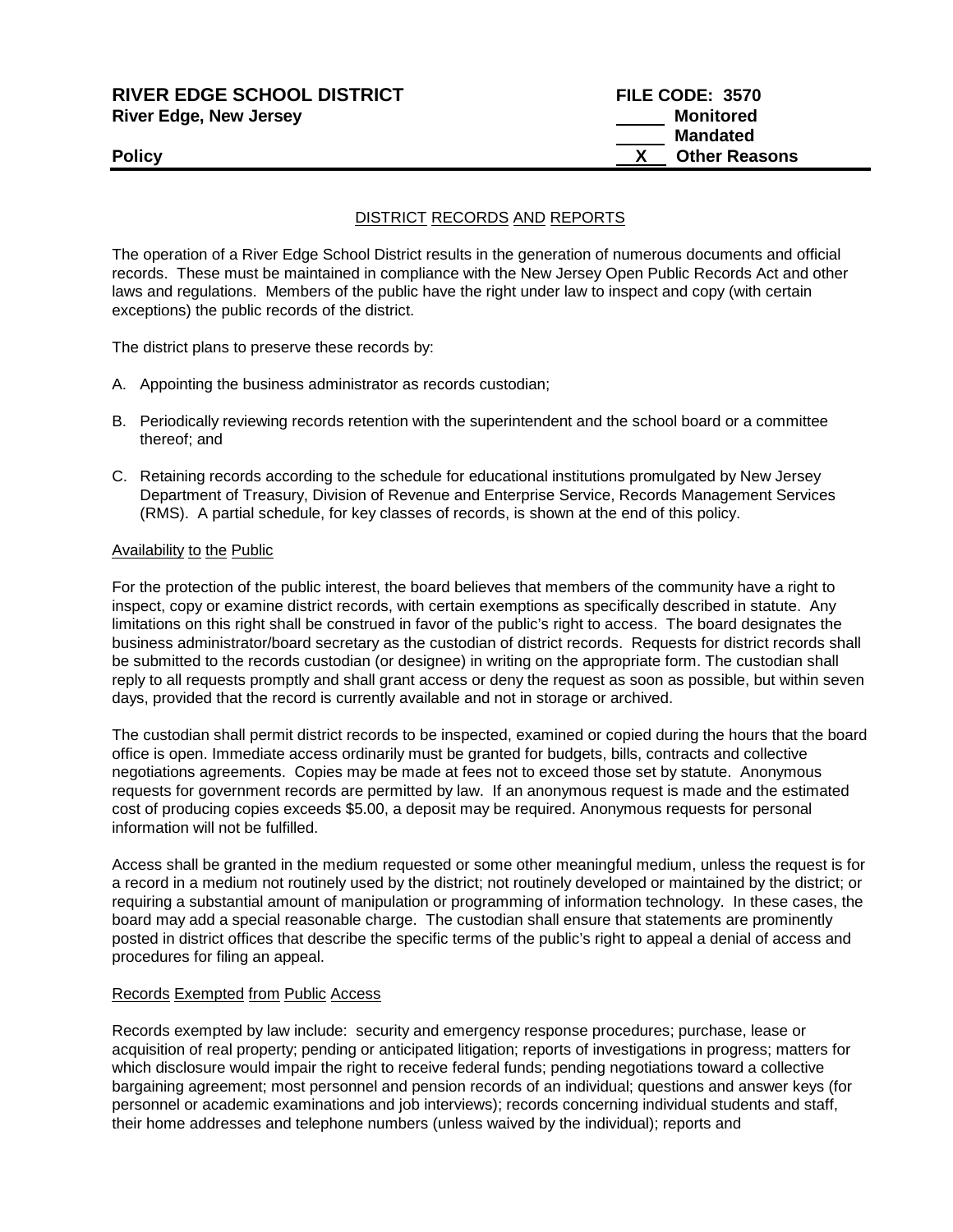#### File Code: 3570

#### DISTRICT RECORDS AND REPORTS (continued)

recommendations that involve unwarranted invasion of privacy; medical and psychological records. The records custodian will keep confidential and edit out information in records that disclose social security numbers, credit card information and drivers' license numbers.

#### Record Retention

Record retention periods in conformance with state and federal codes, regulations, and statutes of limitation may be accessed through the New Jersey Department of Treasury, Division of Revenue and Enterprise Service, Records Management Services (RMS) at http://www.nj.gov/treasury/revenue/rms/retention.shtml. The records custodian will ensure that records are retained and appropriately stored in accordance with state and federal statute and regulation. A partial schedule of retention periods for pertinent school record categories is listed below (Note: the School District Records Retention and Disposition Schedule should be consulted before any record is destroyed).

#### Partial Record Retention Schedule

- A. *Financial records*: 7 (seven) years
- B. *Agendas and minutes*: Permanent for originals; 1 year for copies
- C. *Resolutions of the school board:* Permanent
- D. *Administrative policy and advisory statements*: Permanent
- E. *Correspondence, including emails:* 3 (three) years for general external correspondence; one year for internal correspondence
- F. *Official public meeting notice:* 3 (three) years
- G. *Legal notice in newspaper:* 7 (seven) years
- H. *Publisher's affidavits*: 10 (ten) years
- I. *Election file:* 5 (five) years for bonding election report, certificate and voting authority
- J. *Other election materials:* 1 (one) year
- K. *Master publications file of school newsletters, yearbooks, student handbooks, etc.:* Permanent
- L. *School monitoring file (with school monitoring annual plan):* Permanent
- M. *Internal monitoring guide and action plan:* 14 (fourteen) years
- N. *Academic master plan (updated every seven years):* Permanent
- O. *Support file for the academic master plan, including school evaluations:* 10 (ten) years.
- P. *Fall and statistical report file:* 5 (five) years
- Q. *Settlements (original):* Permanent
- R. *Agency copy of routine settlements:* 3 (three) years after final settlement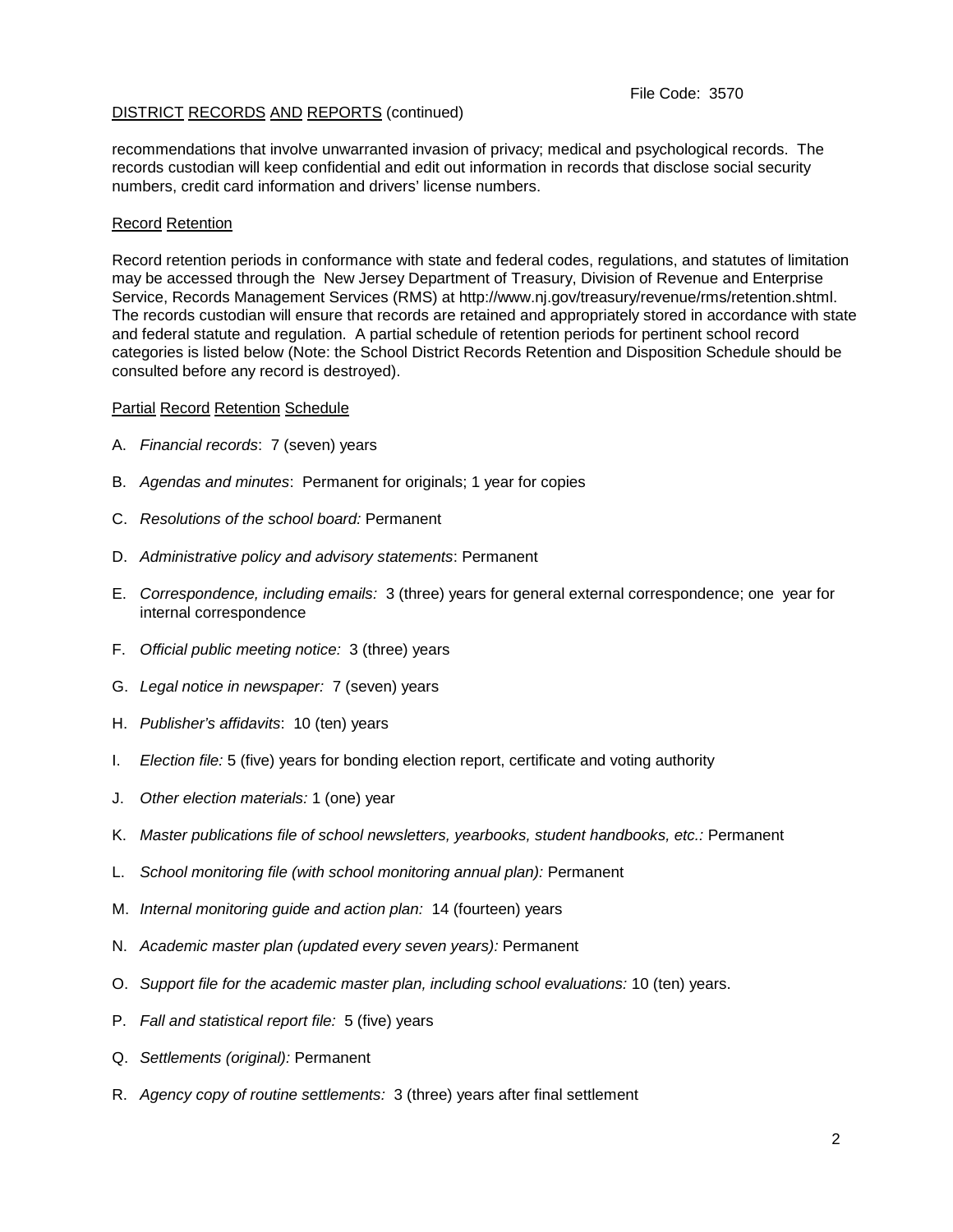#### DISTRICT RECORDS AND REPORTS (continued)

School District Retention Schedule: Active Records – Administration, can be found at RMS School District Records Retention and Disposition Schedule reference number M7000101-001. For all other items the district will consult RMS Individual Educational Records Series Description and Series Number for retention and disposal information.

#### Implementation

The superintendent shall periodically review the work of the records custodian with the school board or a committee thereof, to ensure that necessary steps are being taken to gather, record, disseminate, copy, store and ultimately to destroy school district records in accordance with applicable laws. Particular attention shall be paid to implementing the public's right to access records and to protecting from public access those records specifically exempted by law.

| Adopted:             | October 4, 1989                                               |
|----------------------|---------------------------------------------------------------|
| Revised:             | May 29, 1991, Legal Update January 7, 2004, September 5, 2007 |
| NJSBA Review/Update: | August 2017                                                   |
| Readopted:           | January 3, 2018                                               |

#### Key Words

District Records and Reports, Public Access, Records, Reports

| Legal References: N.J.S.A. 10:4-6 et seq. | Open Public Meetings Act                                |
|-------------------------------------------|---------------------------------------------------------|
| N.J.S.A. 18A:4-14                         | Uniform system of bookkeeping for school districts      |
| N.J.S.A. 18A:7A-11                        | Reports by local school district, commissioner; interim |
|                                           | review                                                  |
| N.J.S.A. 18A:11-2                         | Power to sue and be sued; reports; census of school     |
| See particularly:                         | children                                                |
| N.J.S.A. 18A:11-2(b)                      |                                                         |
| N.J.S.A. 18A:17-7                         |                                                         |
| through -12                               | Secretary to give notices and keep minutes, etc.        |
| N.J.S.A. 18A:17-28(e)                     | Duties of business manager                              |
| N.J.S.A. 18A:17-35                        | Records of receipts and payments                        |
| N.J.S.A. 18A:17-36                        | Accounting; monthly and annual reports                  |
| N.J.S.A. 18A:17-46                        | Act of violence; report by school employee; notice of   |
|                                           | action taken; annual report                             |
| N.J.S.A. 18A:36-19                        | Student records; creation, maintenance and retention,   |
|                                           | security and access; regulations; nonliability          |
| N.J.S.A. 47:1A-1 et seq.                  | Examination and copies of public records (Open Public   |
| See particularly:                         | Records Act)                                            |
| N.J.S.A. 47:1A-1.1, -5                    |                                                         |
| N.J.S.A. 47:3-15 et seq.                  | Destruction of Public Records Law                       |
| N.J.A.C. 2:36-1.1 et seq.                 | <b>Child Nutrition Programs</b>                         |
| N.J.A.C. 6A:16-5.3                        | Incident reporting of violence, vandalism and substance |
|                                           | abuse                                                   |
| N.J.A.C. 6A:23A-16.1 et seq.              | Prescribed system of double-entry bookkeeping and       |
|                                           | GAAP accounting                                         |
| N.J.A.C. 6A:27-7.9                        | Vehicle records                                         |
| N.J.A.C. 6A:30-1.1et seq.                 | Evaluation of the Performance of School Districts       |
| N.J.A.C. 6A:32-7.1 et. seq.               | <b>Student Records</b>                                  |
| See particularly:                         |                                                         |
| N.J.A.C. 6A:32-7.1(g), -7.8               |                                                         |
| N.J.A.C. 15:3-2.1 et. seq.                | <b>Records Retention</b>                                |